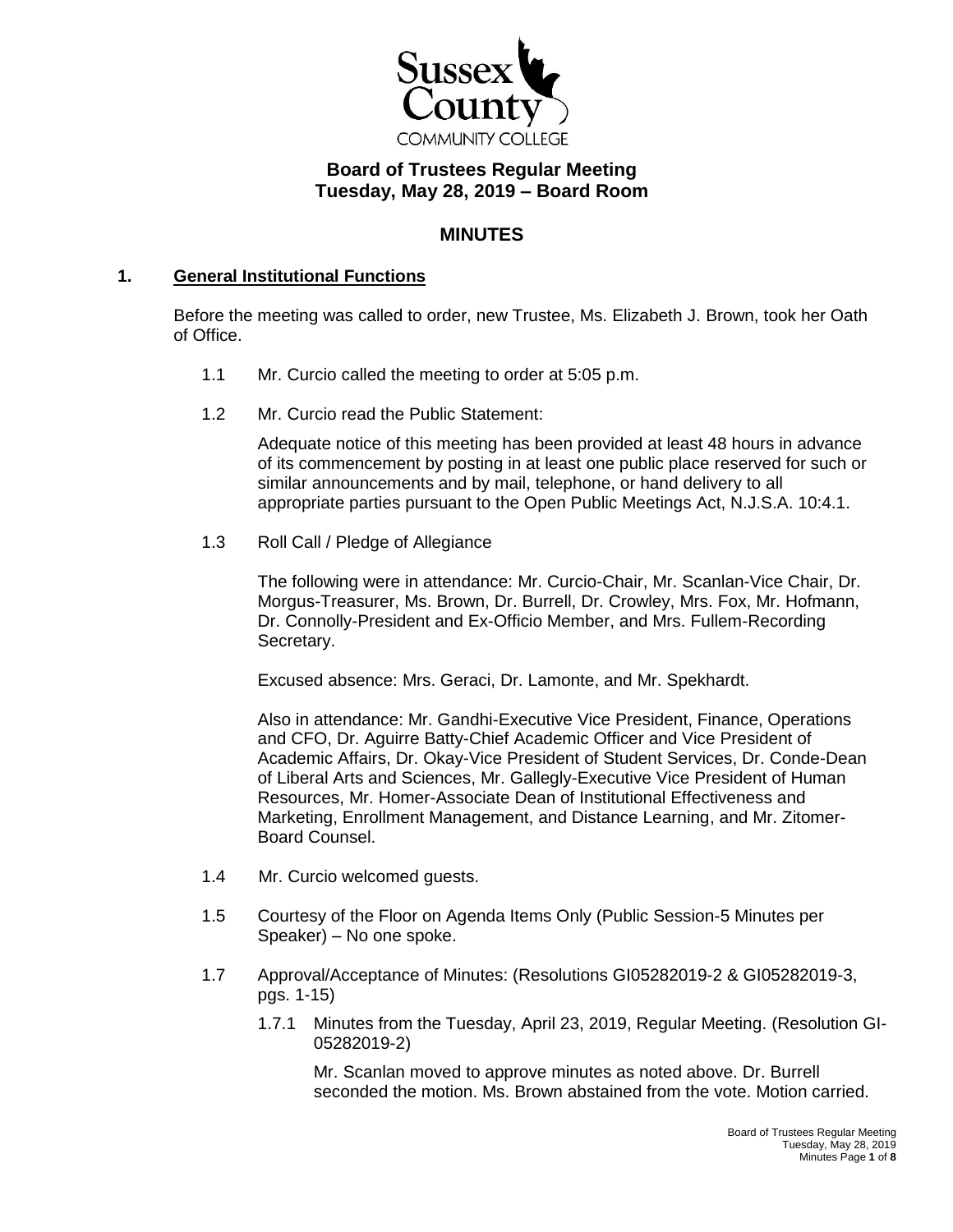- 1.7.2 Acknowledgment of Receipt of Committee Meeting Minutes Tuesday, May 21, 2019 (Resolution GI05282019-3):
	- Audit and Policy Committee
	- Personnel and Curriculum Committee
	- Finance and Facilities Committee

Mr. Scanlan moved to acknowledge receipt of committee meeting minutes as noted above. Dr. Burrell seconded the motion. Motion carried unanimously.

1.8 Committee Chair Reports

Audit and Policy Committee - Dr. Crowley, Chair of the Audit and Policy Committee reported that the committee met on Thursday, May 21<sup>st</sup>:

- The committee reviewed Student Services policies for Veterans' Services, and recommends rescinding of policy no. 4.4.7 NJ National Guard Tuition-Free Program (5/92), and policy no. 500.8 NJ National Guard Tuition-Free Program (3/24/14). The committee recommends that these policies be replaced with policy no. 508.5 NJ National Guard Tuition Waiver.
- The committee recommends that policy no. 500.24 Open Registration Policy for Veterans (6/23/15) be rescinded and replaced with policy no. 508.3 Priority Registration Service Member & Dependents.
- Policy no. 102.4 Naming of Facilities, last approved 10/21/13, was reviewed for revision. Administration is reviewing and will bring to the committee again for further discussion.
- Committee received an update regarding the Confidentiality Agreement. It is still in legal review.

Other business items included:

- Review of the April 2019 purchases over \$10,000 Report.
- Receipt of an updated Incident Log for April 2019.
- An update regarding the McGuire property. The Finance and Facilities Committee will report more about this.

Personnel and Curriculum Committee – Mr. Hofmann, Chair of the Personnel and Curriculum Committee reported that the committee met on Thursday, May 21<sup>st</sup>. Personnel items reviewed by the committee include:

- New hires, resignations, retirements, open positions, title changes, and stipends. Jessica Beutel – Assistant Director of Special Events left us on May 28th to pursue a new and exciting opportunity. Michael Gallegly – Executive Director of HR will be leaving us, effective June 30th. Of very special note, Sophie Dutkowski, Head Custodian, is retiring, effective June 30th. Mrs. Dutkowski has been with SCCC for almost 30 years. We wish her the best.
- Annual reappointments and salary increases for full-time faculty, professional staff, professional support staff and non-affiliated staff, for the 2019/2020 FY.

Curriculum items reviewed by the committee include:

 Retirement under A.A.S. Business Management Food and Beverage Management Option - This program prepared students for immediate entry into a career. Students are now being advised into the Culinary Arts option.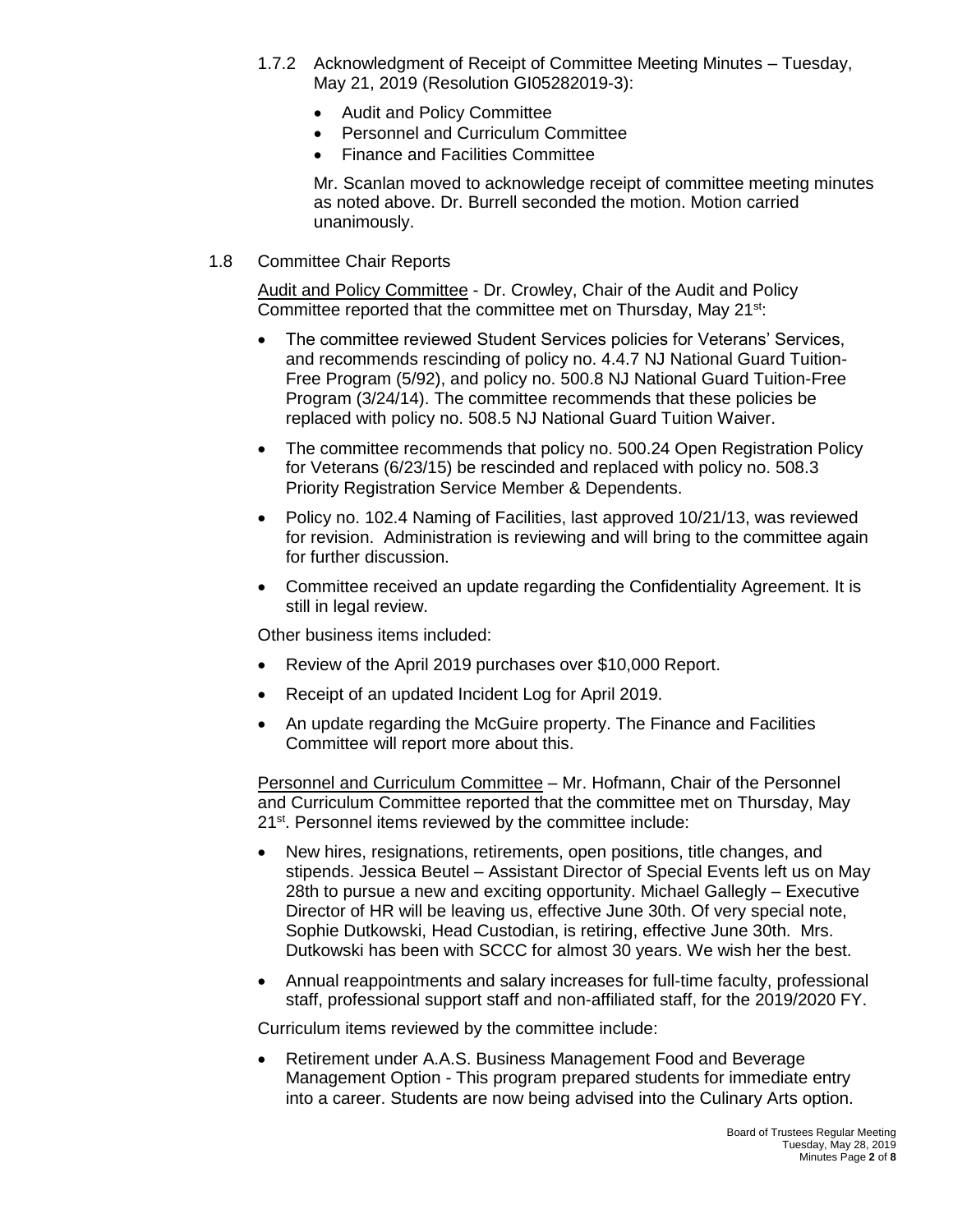- Retirement of the A.A.S. Criminal Justice Studies This program was designed for candidates with at least five years of experience in the field. There have been no students enrolled in this program during the last four years.
- The committee recommends Board of Trustees approval for a new certificate in Culinary Arts - This certificate is an intensive one-year certificate that prepares students for food service positions in the hospitality field.
- The committee recommendation Board approval for a new option under A.A.S. Technical Studies-Optics Technology. This program prepares students in the field of optical manufacturing. Students develop skills in comprehension of technical drawings, material handling, conventional grinding and polishing, optomechanical assembly, metrology, and quality control. They will program, set-up, and operate CNC grinding and polishing machines.

A discussion took place regarding a new CDL certification program. SCCC is going to be collaborating with160 Degree Driving Academy, a partnership where we will receive a percentage of the revenue. An agreement is currently being evaluated by legal counsel.

Other business items included:

- Review of the April 2019 purchases over \$10,000 Report.
- Receipt of an updated Incident Log for April 2019.
- An update regarding the McGuire property. The Finance and Facilities Committee will report more about this.

Finance and Facilities Committee – Mr. Scanlan provided the report on behalf of the Finance and Facilities Committee.

The committee met on Thursday, May 21<sup>st</sup>. The meeting began with the committee interviewing three law firms for appointment as Board and College Counsel. Thorough discussion occurred and the committee anticipates recommendation for Board Action at the June meeting.

Finance items included review of:

- The RFP for cafeteria award. The committee recommends Board Approval of award to Canteen Services to operate the café, along with catering and vending services for the annual subsidy cost of \$63,544.
- The marquee digital sign replacement on Route 519, Newton, New Jersey. Specs were discussed and the committee recommends approval to accept the proposal from Sign Express, for \$26,490, funded by CCOG.
- Specs and purchase of computers for Vernon Township School District. The committee recommends Board approval for 20 computers/20 monitors – Dell, Inc. – New Jersey State Contract, for further development of their ITV Lab and to provide a higher standard of computer to be used for additional joint programs and concurrent courses, in the amount of \$18,365.20, funded by HEFT, to fulfill dark fiber request.
- Request for additional funds of \$8,740 needed to complete FY19 landscaping needs approved by Board Resolution Number BFF04242018-4, dated April 24 2018, "Awarded Landscaping Contract to Kramer Landscaping – Up to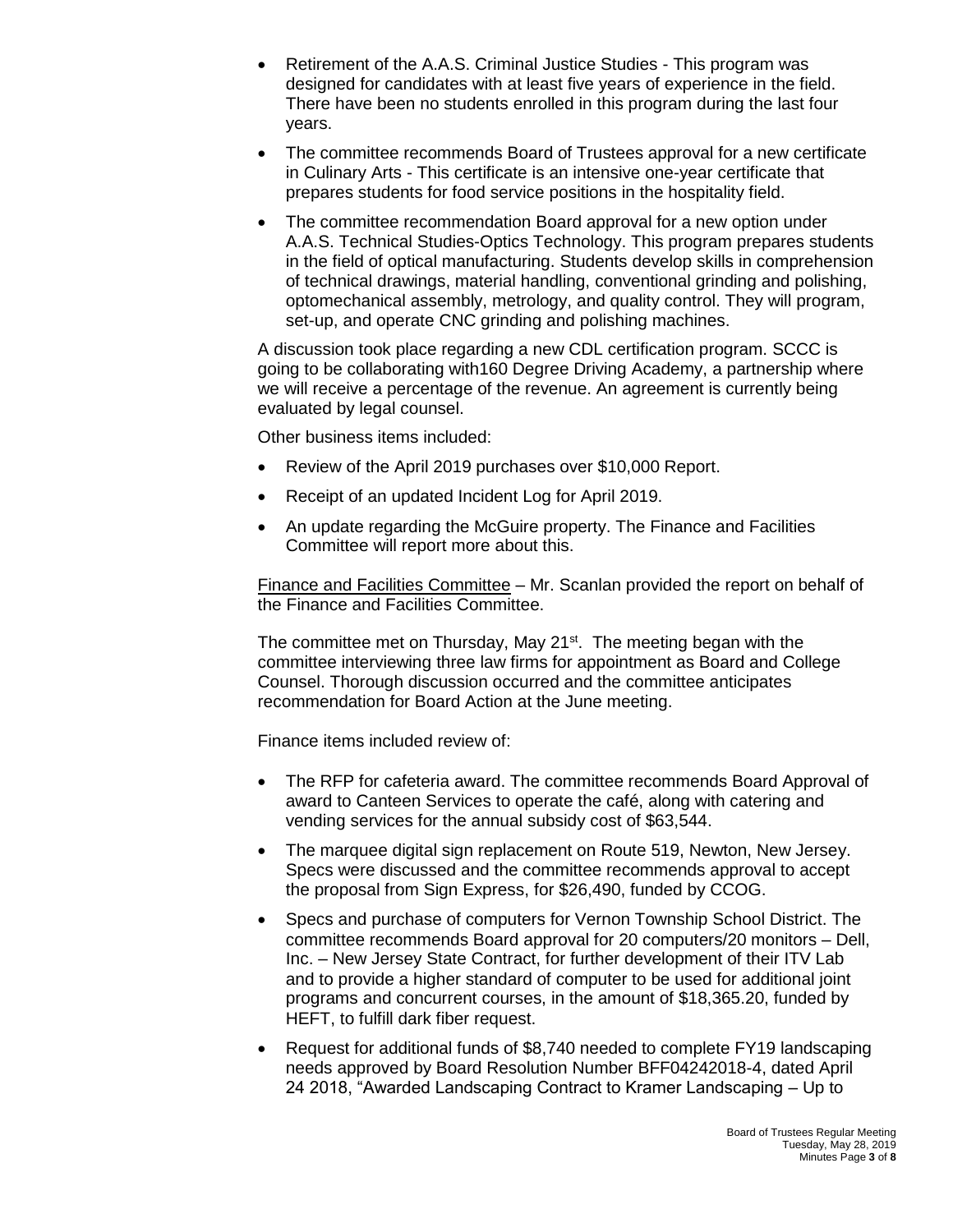\$60,000.00." The funds are already budgeted. The committee recommends Board approval.

- SHI International Corporation's quote, including specs, for 21 Microsoft Surface Studio 2 – All-in-ones for lab E206, for a total cost of \$88,725.84. Capex funded from this year's net contribution. The committee recommends Board approval.
- April 2019 purchases over \$10,000, and recommends acknowledgement of receipt and review by Board of Trustees

Facilities items included review of:

- HQW Architects Proposal for Architectural Service for HVAC upgrades at the PSTA Building, funded through Chapter 12. The committee recommends Board approval in the amount of \$21,000.
- Air compressor proposal and specs for the PSTA. The committee recommends Board approval of Proposal from Air & Gas Technologies, Inc. in the amount of \$26,000, funded through Chapter 12.
- Safety and Facilities items included review of the updated Incident Log for April 2019. All items are closed.
- The committee received an update regarding the McGuire Property. ECM drilled permanent wells and then sampled the water. Wells are now compliant and we can move forward. ECM and Ecolsciences spoke and they are in agreement that the wells are now compliant and we can move forward.

## **2. Consent Agenda**

The President recommends items 2.1 - 2.5.7 for Board approval, as brought forth after discussion and review by Board Committees:

Mr. Scanlan moved to approve items on the Consent Agenda, as noted in items 2.1-2.5.7 below. Dr. Morgus seconded the motion.

Roll call vote: Ms. Brown, Dr. Burrell, Dr. Crowley, Mrs. Fox, Mr. Hofmann, Dr. Morgus, Mr. Scanlan and Mr. Curcio voted yes. Motion carried unanimously.

- 2.1 Approval of Monthly Personnel Actions: New hires, resignations, retirements, open positions, title changes, and stipends. (Resolution P05282019-1, pgs. 16-17)
- 2.2 Annual Faculty and Staff Reappointments and Salary Increases for 2019-2020. (Resolution P05282019-2, pgs. 18-21)
- 2.3. Approval of Policy Items (Resolutions AP05282019-1 AP05282019-3, pgs. 22-26)
	- 2.3.1 Rescind the following policies: 4.4.7 NJ National Guard Tuition-Free Program (5/92) 500.8 NJ National Guard Tuition-Free Program (3/24/14) 500.24 Open Registration Policy for Veterans (6/23/15)
	- 2.3.2 Approve the following policies: 508.3 Priority Registration Policy for Service Members and Dependents 508.5 New Jersey National Guard Tuition Waiver Program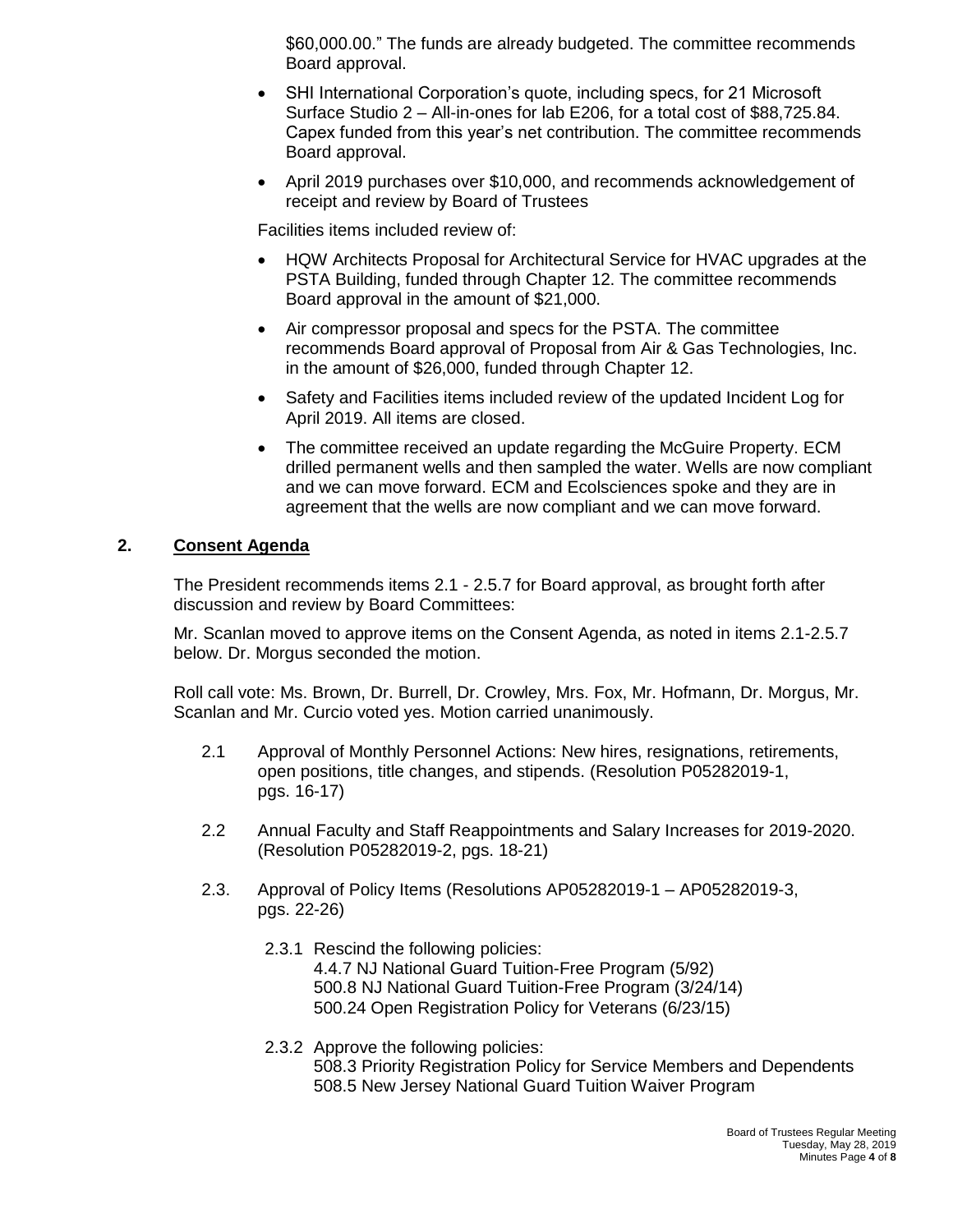- 2.4. Approval of Curriculum Items (Resolutions CI05282019-1 CI05282019-4, pg. 27)
	- 2.4.1 Retire the following programs: Food and Beverage Management Option under A.A.S. Business Management A.A.S. Criminal Justice Studies
	- 2.4.2 Approve the following new certificate. Culinary Arts
	- 2.4.3 Approve the new option under A.A.S. Technical Studies Optics Technology
- 2.5 Approval of Finance Items (Resolutions BFF05282019-1 BFF 05282019-8, pgs. 28-53)
	- 2.5.1 RFP for Cafeteria Award to Canteen Services to Operate the Café Along with Catering and Vending Services for the Annual Subsidy Cost of \$63,544. (Resolution BFF05282019-1, pgs. 28-30)
	- 2.5.2 Marquee Digital Sign Replacement on Route 519, Newton, New Jersey Property for \$26,490 from Sign-Express Funded by CCOG. (Resolution BFF05282019-2, pgs. 31-34)

#### **Display Specifications**

Physical Pitch & Matrix: 16mm at 80 x 140 Active Viewing Area: 4'-2 3/8" x 7'-4 3/16" Color Capability: Full Color Pixel Composition: 1 Red / 1 Green / 1 Blue Brightness: >10,000 Viewing Angle: 160 degree Contrast Ratio: 1000:1 LED Life-span: 100,000 Hrs Video Capability: Included with all models Minimum Character Height: 4.4 inch Max Lines: 10 Max Characters: 28 Max Amps: @120VAC(10) Amps / @240VAC (5) Amps Per Face

Lifetime Diagnostics and Troubleshooting Support – Included Extended 5 Year Parts and Factory Labor Warranty Lifetime Training Support – Included

2.5.3 Computers for Vernon Township School District (20 Computers/20 Monitors – Dell, Inc. – New Jersey State Contract) for Further Development of Their ITV Lab and to Provide a Higher Standard of Computer to be Used for Additional Joint Programs and Concurrent Courses for \$18,365.20 Funded by HEFT. (Resolution BFF04232019-3, pgs. 35-40)

| Product                      | Unit Price | Qty | Subtotal    |
|------------------------------|------------|-----|-------------|
| SI# 350002 OptiPlex 7060 SFF | \$761.21   | 20  | \$15,224.20 |
| Dell 24 Monitor - P2419H     | \$157.05   | 20  | \$3,141.00  |

Total \$18,365.20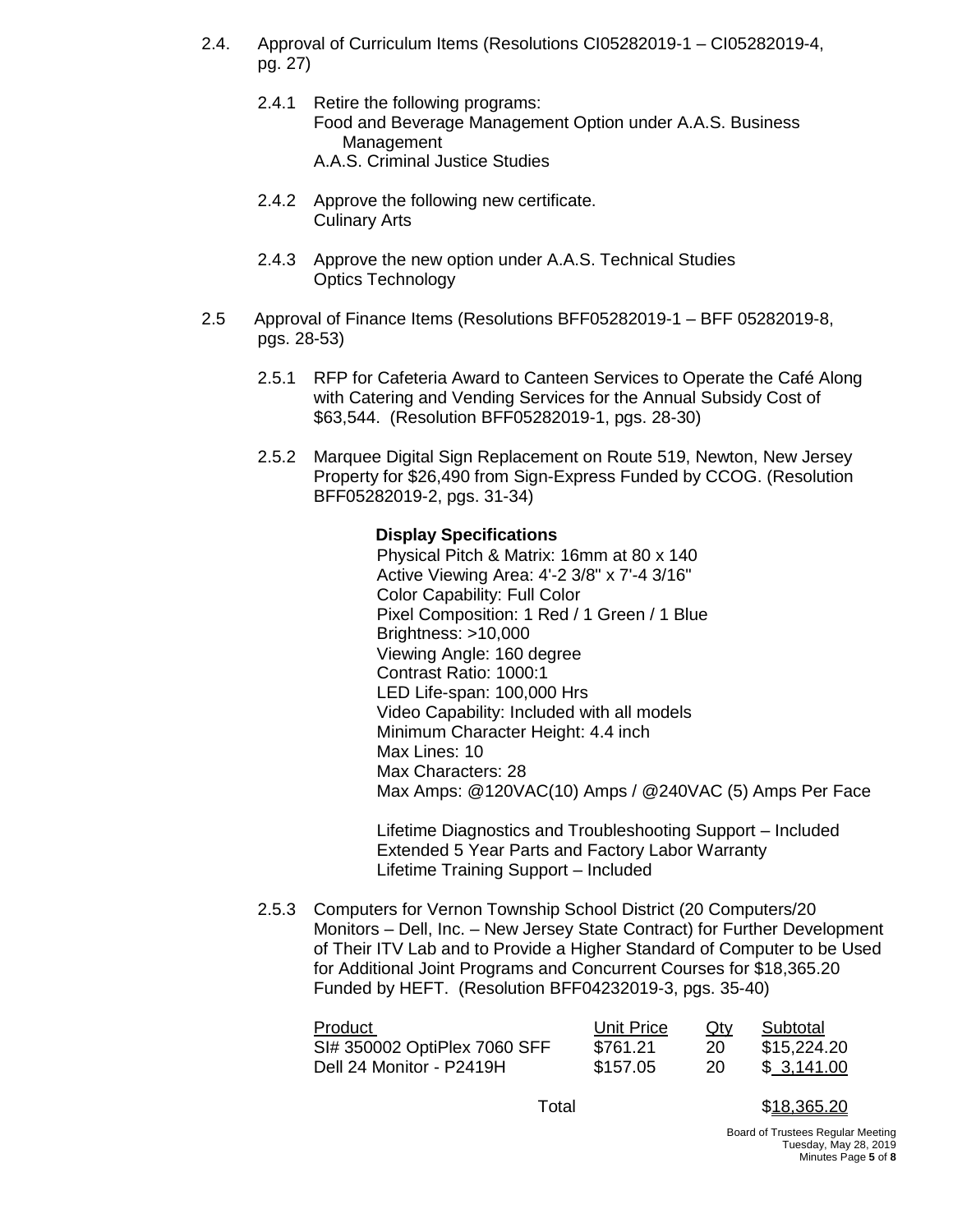- 2.5.4 Additional Funds of \$8,740 Needed to Complete FY19 Landscaping Needs Approved by Board Resolution Number BFF04242018-4, dated April 24 2018, "Awarded Landscaping Contract to Kramer Landscaping – Up to \$60,000.00." (Resolution BFF05282019-4, pg. 41)
- 2.5.5 HQW Architects Proposal for Architectural Service for the HVAC Upgrades at the PSTA Building Funded Through Chapter 12 in the Amount of \$21,000. (Resolution BFF05282019-5, pgs. 42-49)

|       | Existing Conditions Survey & Schematic Design<br><b>Construction Documents</b>                                                                         | \$9,500<br>11,500 |  |
|-------|--------------------------------------------------------------------------------------------------------------------------------------------------------|-------------------|--|
|       | <b>Total Cost</b>                                                                                                                                      | \$21.000          |  |
| 2.5.6 | Air & Gas Technologies, Inc. Air Compressor for PSTA in the Amount of<br>\$26,000 Funded Through Chapter 12. (Resolution BFF05282019-6,<br>pgs. 50-52) |                   |  |
|       | VTC13-E3 230 VAC/60 Hz Breathing Air Compressor<br>Optional - CFS5.5-2S with Top Mount Cascade Panel<br><b>SCBA Fill Station</b>                       | \$17,900<br>8,100 |  |
|       | 5 Year Municipal Warranty - Included<br>Installation and Training - Included                                                                           |                   |  |

## Project Total \$26,000

2.5.7 April, 2019 Purchases Over \$10,000. (Resolution BFF05282019-7, pg. 53)

#### **3. Finance**

3.1 Recommendation: Acknowledgment of Receipt and Review of Financial Statements – April 30, 2019 Ten Months YTD FYE June 30, 2019, including: Credit hours, income statement, balance sheet, expenses, head count, Chapter 12 summary and analysis, and SCCC Project Tracker. (Resolution GI05282019-1, pgs. 54-67)

Mr. Scanlan moved to acknowledge receipt and review of Financial Statements as noted above. Dr. Crowley seconded the motion.

Roll call vote: Ms. Brown, Dr. Burrell, Dr. Crowley, Mrs. Fox, Mr. Hofmann, Dr. Morgus, Mr. Scanlan, and Mr. Curcio voted yes. Motion carried unanimously.

3.2 Recommendation: Approval of SHI International Corporation (NJ State Vendor) Quote for 21 Microsoft Surface Studio 2 – All-in-Ones for Lab E206 for a Total Cost of \$88,725.84. Capex Funded from This Year's Net Contribution. (Resolution BFF05282019-8, pgs. 68-69)

Microsoft Surface Studio 2 - All-in-one - 1 x Core i7 7820HQ / 2.9 GHz - RAM 32 GB - SSD 1 TB - NVMe - GF GTX 1070 - GigE - WLAN: Bluetooth 4.0, 802.11a/b/g/n/ac - Win 10 Pro - monitor: LCD 28" 4500 x 3000 touchscreen Quantity:  $21 \times $3,927.82 = $82,484.22$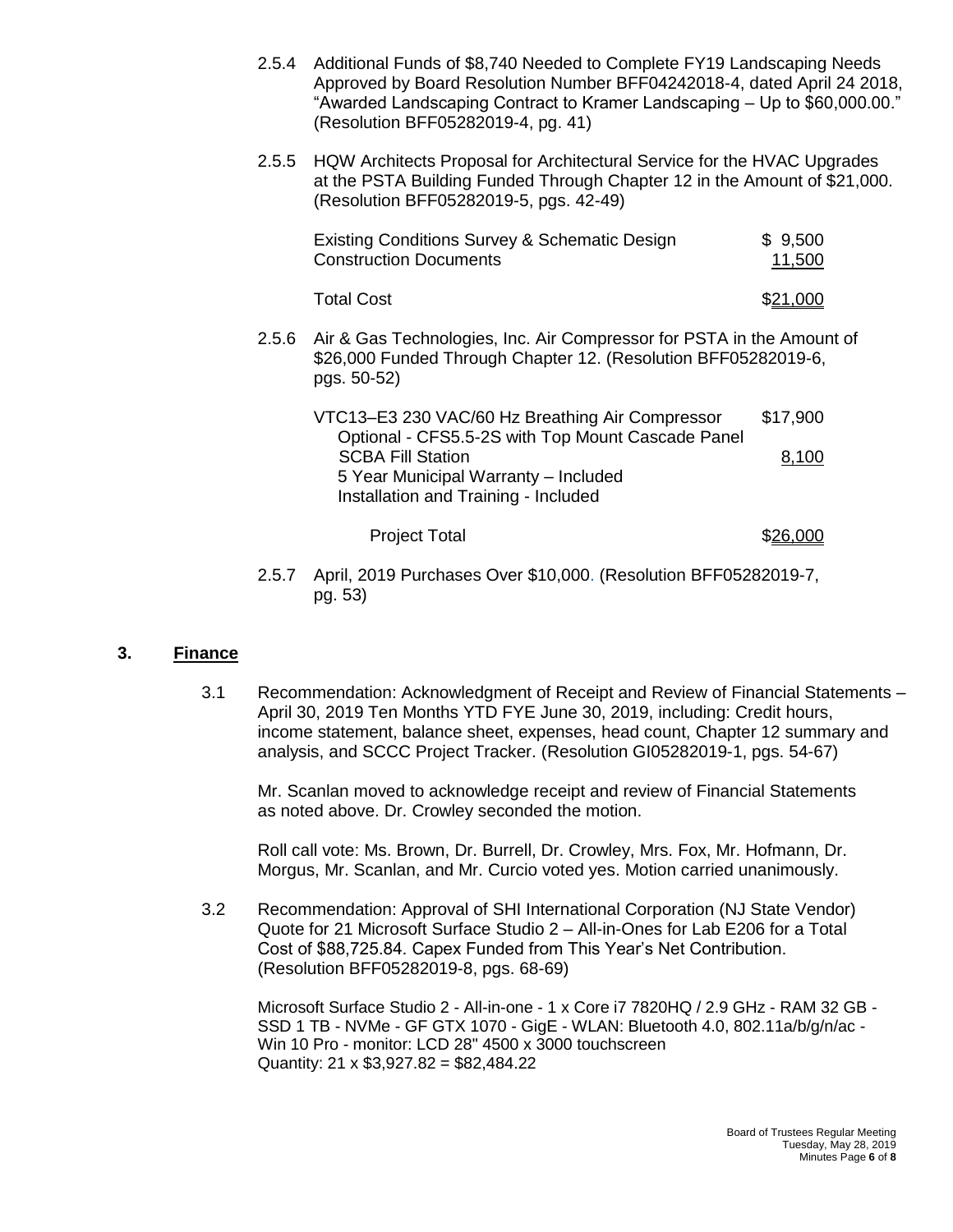Microsoft Extended Hardware Service Plan - Extended service agreement replacement - 3 years (from original purchase date of the equipment) - response time: 3-5 business days - commercial - for Surface Studio = \$6,241.62

Mr. Hofmann moved to approve purchase of 21 Surface Studio 2's from SHI International Corporation as noted above. Mrs. Fox seconded the motion.

Dr. Connolly explained that Macs are needed for the classroom in the new Communications Building. The Macs in E206 are perfect to move there, allowing for the Surface Pros to be installed in the E206 classroom.

The purchase of these units will bring the uniformity needed for teaching and for document communication purposes in the Graphics and 3D classrooms.

Mr. Hofmann noted that these new computers are "amazing."

Mr. Curcio commended the IT staff, saying that they're doing a great job.

Roll call vote: Ms. Brown, Dr. Burrell, Dr. Crowley, Mrs. Fox, Mr. Hofmann, Dr. Morgus, Mr. Scanlan and Mr. Curcio voted yes. Motion carried unanimously.

- **4. Reports** The following reports were received, reviewed and filed:
	- 4.1 April, 2019 Incident Log
	- 4.2 Comments about Correspondence Report
	- 4.3 Comments about Campus Life Report

#### **5. Presentations**

- 5.1 EOF Presentation: Ann Bruno-Educational Opportunity Fund Program Coordinator, Kathleen Carr-Assistant Director of Testing Services and Academic Outreach, and EOF Director, and Ray Morris-EOF Counselor. This 50-year-old program is designed to meet the educational and financial needs of students whose economic backgrounds make it difficult for them to pursue a college education. A copy of the presentation is on file.
- 5.2 Student Government No presentation this month.
- **6. Courtesy of the Floor on General Matters** (Public Session-5 Minutes per Speaker) No one spoke

### **7. Other Business**

#### **Discussion / Reports / Announcements:**

- 7.1 Trustee Activity Update None this month.
- 7.2 President's Report The President's Report is on file with the Office of the President.
- 7.3 Chair's Comments

Mr. Curcio reminded all that June  $13<sup>th</sup>$  will be the first of three culinary workshops.